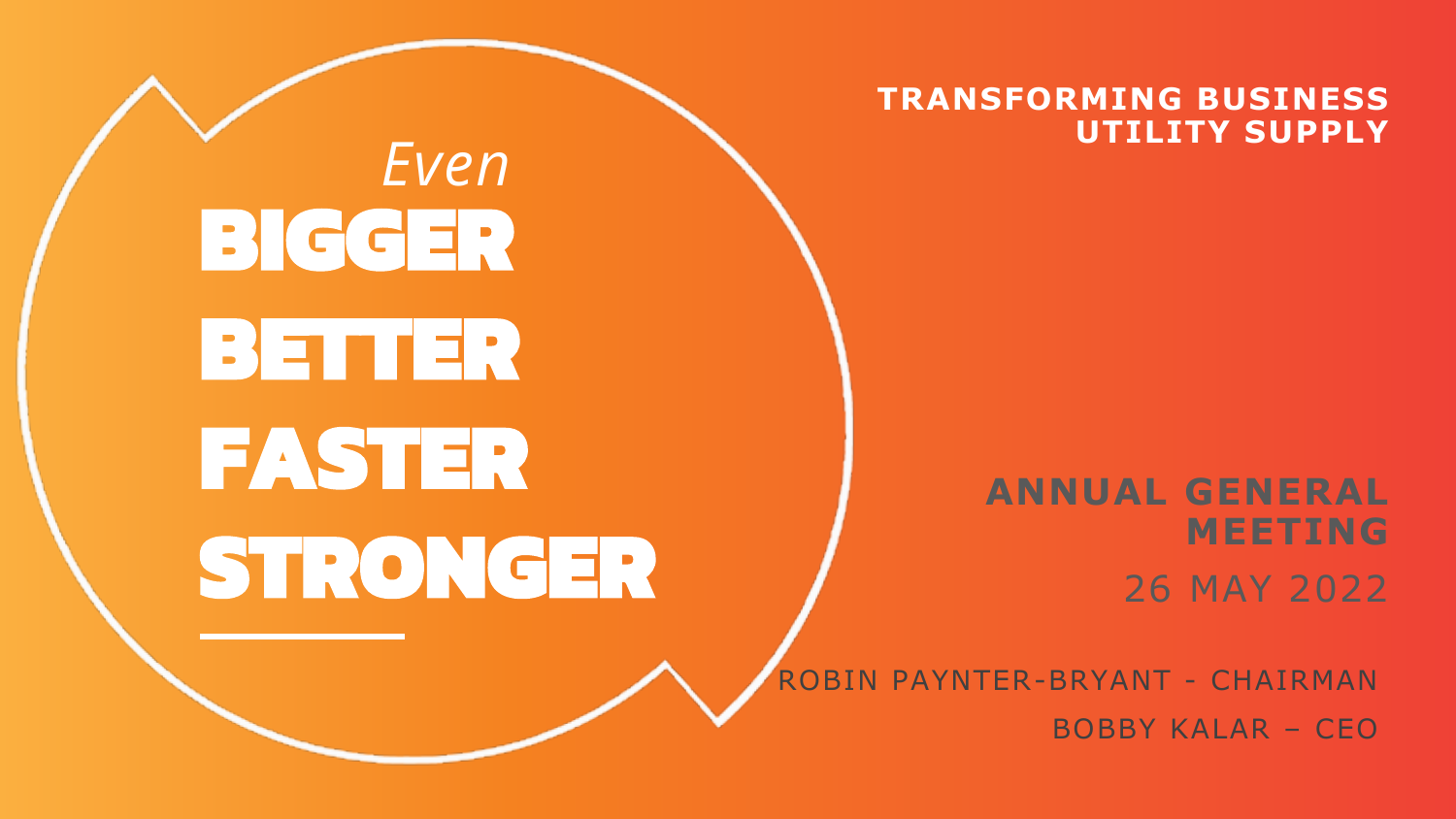

#### **Robin Paynter Bryant** Chairman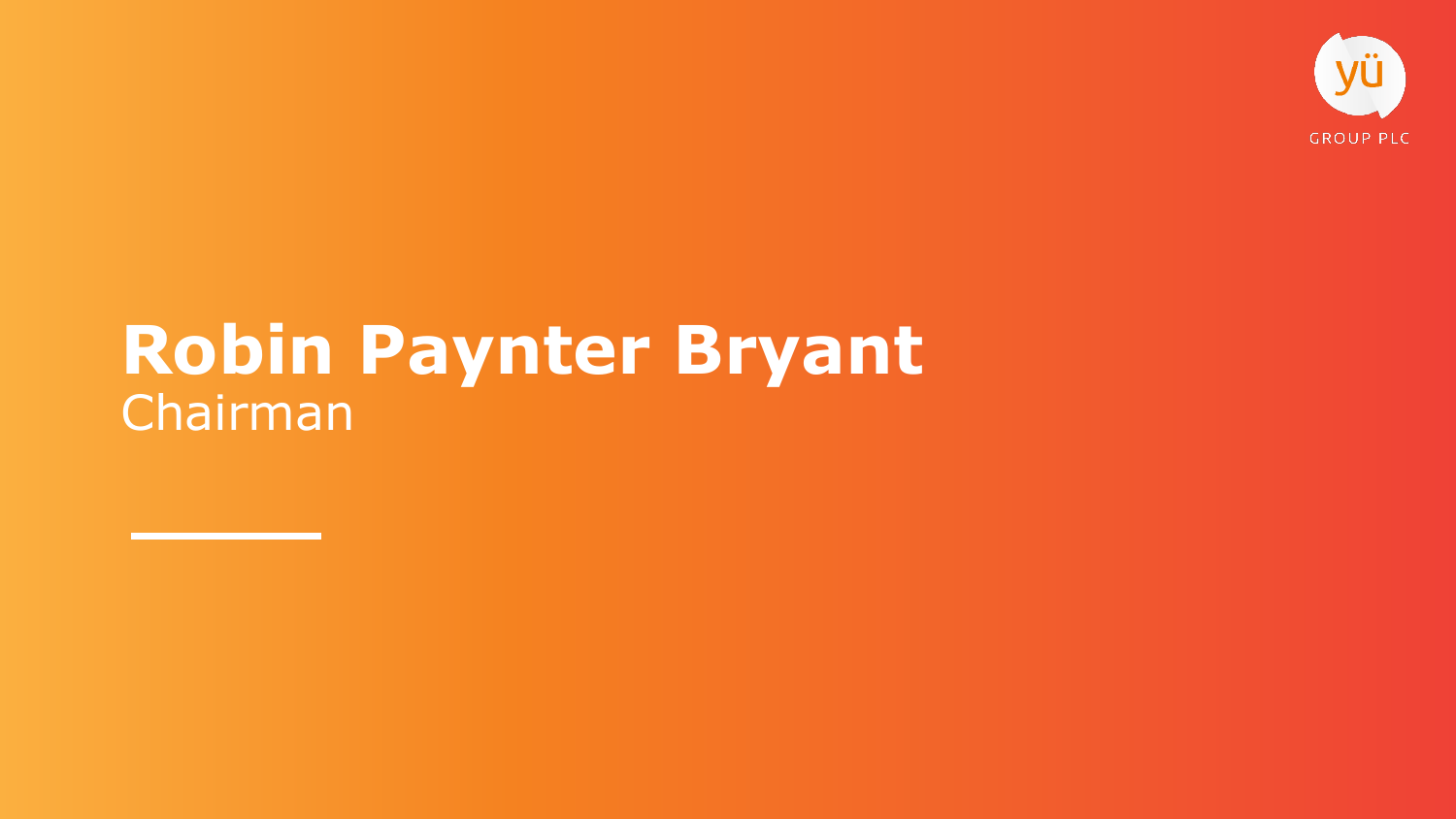#### **STRONG PERFORMANCE WITH ACCELERATED PROFITABLE GROWTH**



- Strong profitable growth cementing our position as a leading challenger supplier
- Strength of business has allowed the Group to successfully manage market volatility
- Delivering on our strategic priorities: Bigger, Better, Faster and Stronger
- The Group remains well placed to take advantage of market opportunities and to deliver significant and profitable growth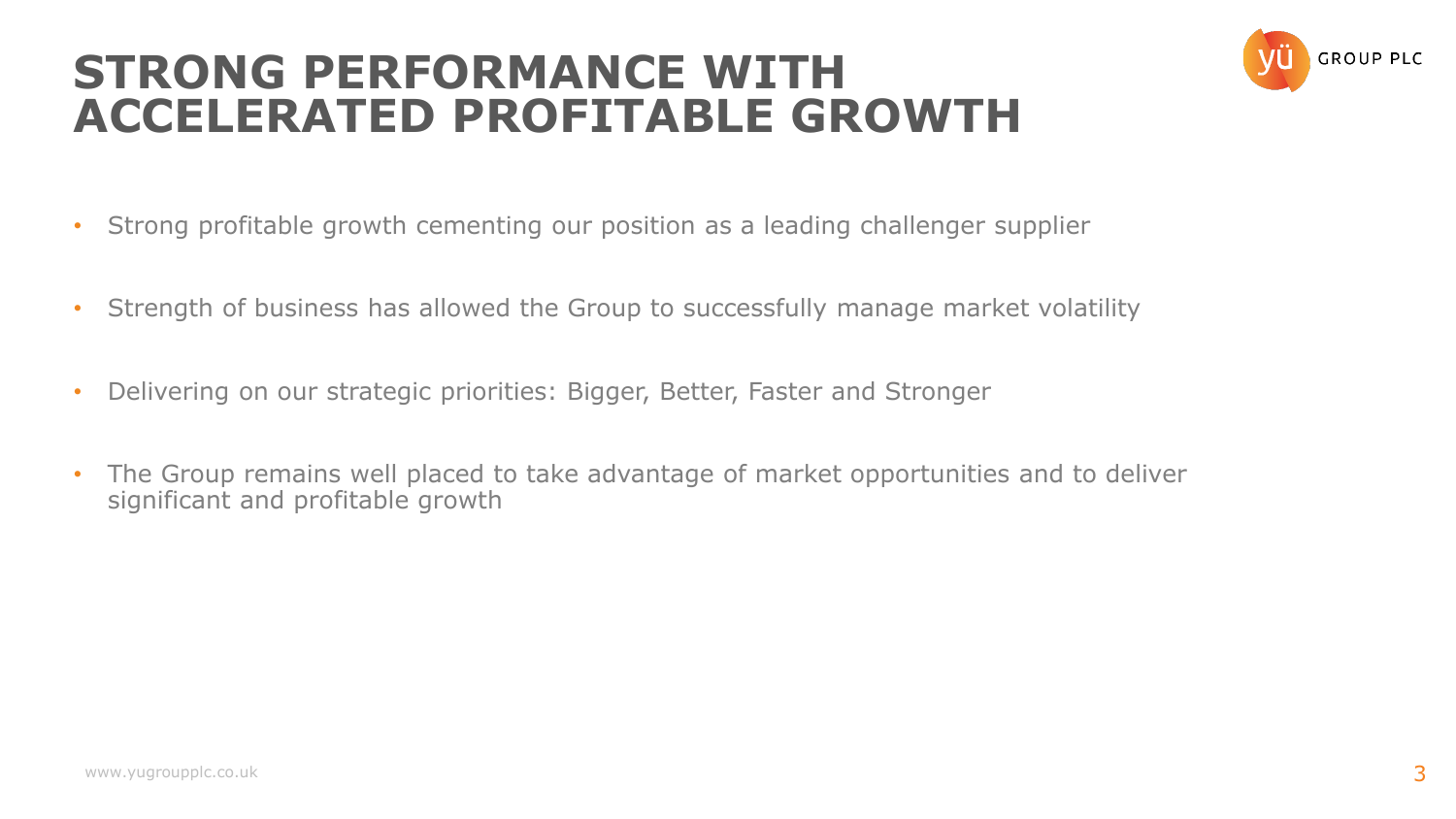

#### **Bobby Kalar** Chief Executive Officer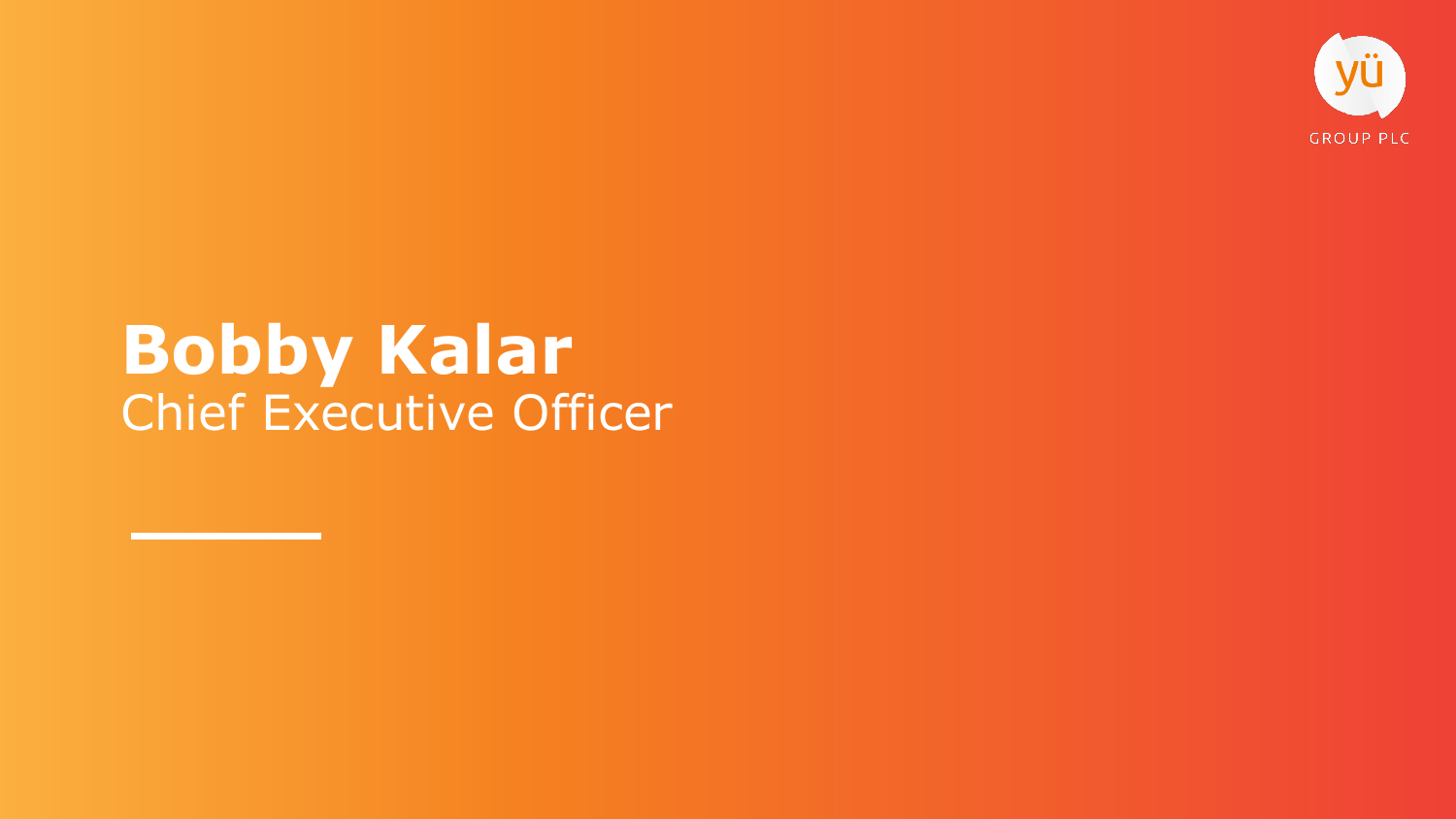#### **FY21 IN NUMBERS**

**Average number of employees**

**2019: 141**



 $\boldsymbol{\mathcal{N}}$ **£157m £13.8m £155m 2020: £93m 2020: £8.3m 2020: £102m BIGGER contracted revenue for year average monthly bookings revenue increase 2019: £80m 2019: £112m 2019: £4.2m** *(high growth)* **ahead (+53%) £1.7m 28p £7.0m 2020: £11.7m 2020: (£1.7m) 2020: (7p) BETTER adjusted EBITDA, earnings per share Cash** *(more profitable)* **2019: (£4.2m) 2019: £2.4m 2019: (31p) up £3.4m y-o-y**  $\sum$ **5.5% 2 ~1% 2020: 6.2% 2020: 2 2020: 0.4% FASTER Overheads % to revenue – Customer book integrations**  *("digital first")* **onto scalable platform market share 2019: 6.3% 2019: zero to benefit from scale impact 2019: 0.4% 145 4\* 7 days 2020: 4.5\* 2020: 8days 2020: 111 STRONGER**

**Leading Trustpilot score**

**2019: 4\***

www.yugroupplc.co.uk

*(robust and resilient)*

5

**2019: 7days**

**Overdue Customer Receivables**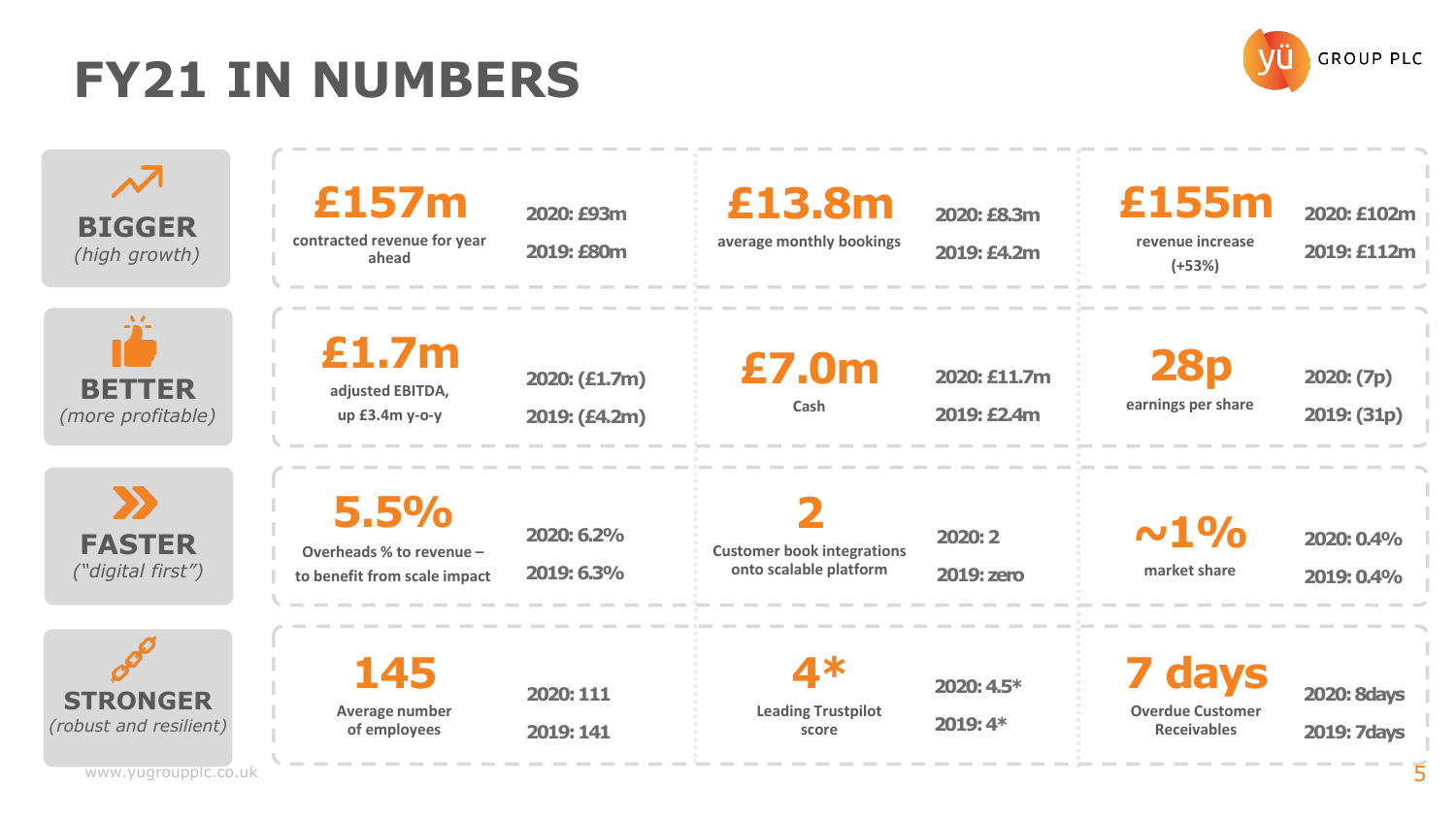### **SIGNIFICANT STRATEGIC PROGRESS**



#### • **Launch of 'Digital by Default' programme**

- Drive scale and simplify customer service
- Drive cost efficiency
- Create value through data analysis
- **Customer book integrations** 
	- Appointed by Ofgem as Ampower SoLR with seamless integration adding scale and immediate earnings enhancing
	- Further SoLR awards of Whoop Energy and Xcel Power
- **Creation of 'Yü Smart' Metering Services Division** 
	- Integration of the management and support team and Intellectual Property of Magnum **Utilities**
	- Greater control of customers' energy supply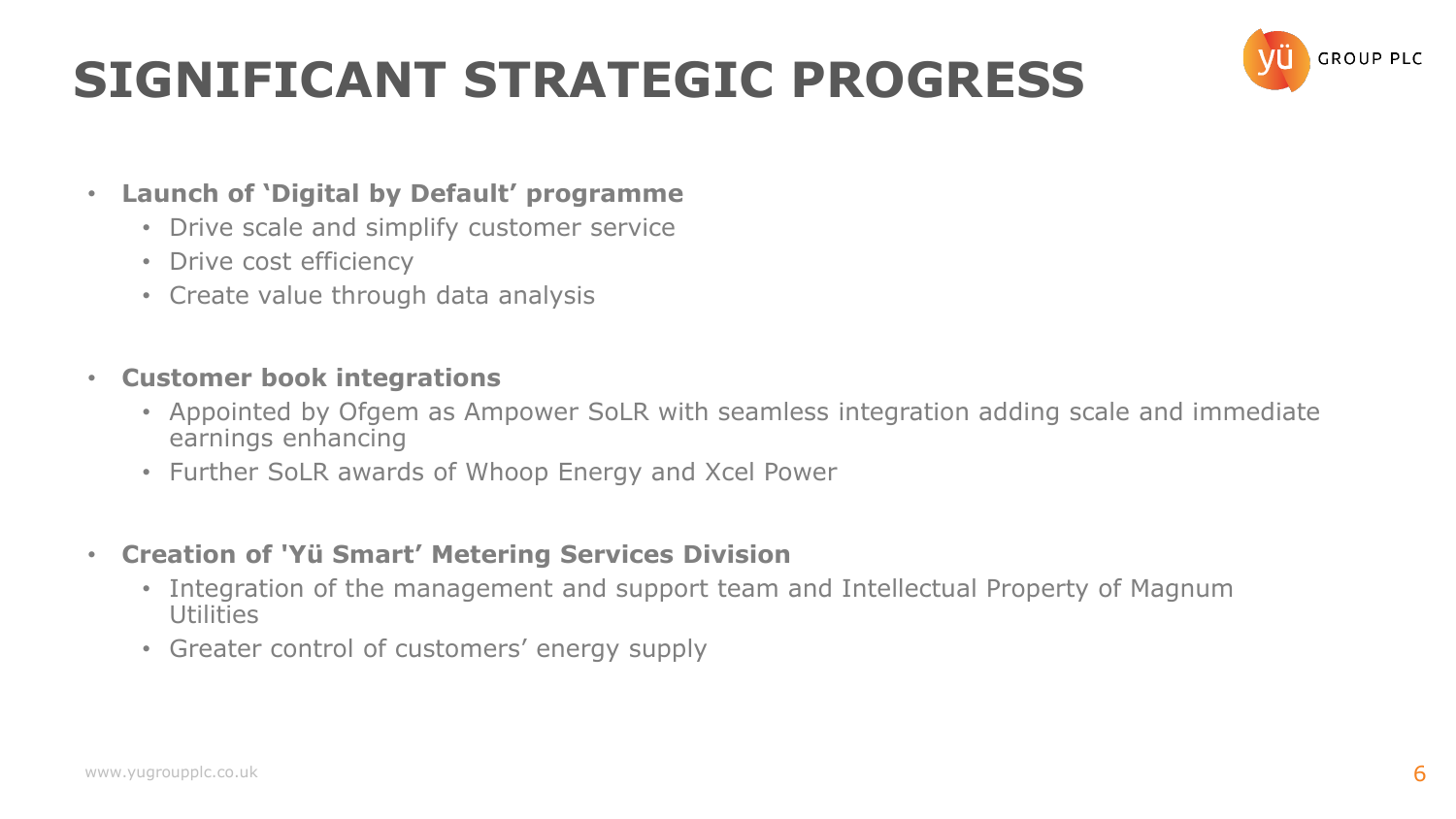## **STRONG MOMENTUM IN FY22**



- A strong start to the year with the good momentum from FY2021 continuing
- Four months ending 30 April 2022 has seen significant revenue growth, at improved profit margins, providing combined high confidence for the remainder of FY2022
- Average monthly bookings for the four months to 30 April 2022 stood at £13.0m, up 81% compared to the same period in 2021
- The Group remains focused on delivering profitable and controlled growth, based on a strong forward contract book as well as unlocking the benefits of its 'Digital by Default' strategy.